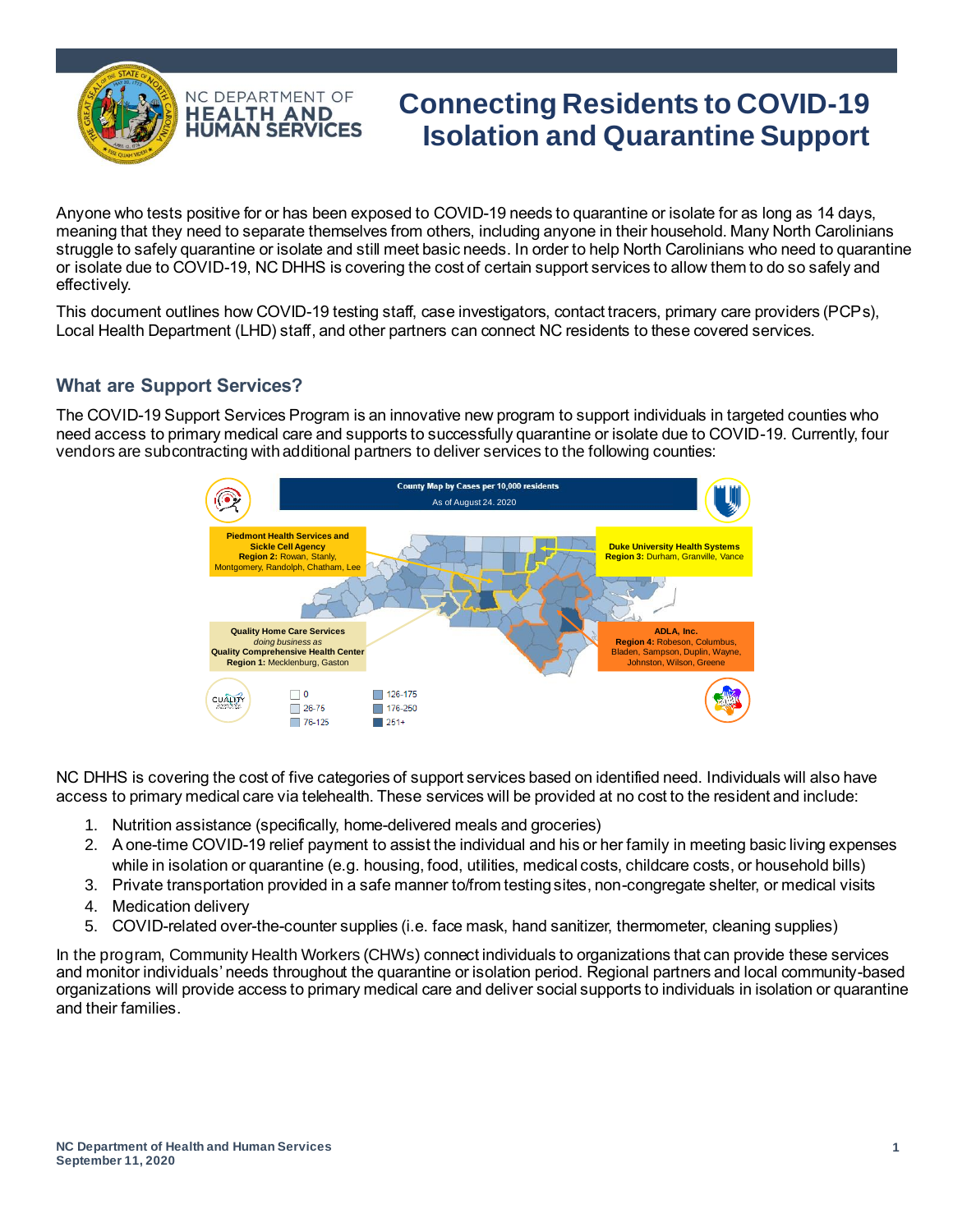#### **Your Role**

Testing site staff, contact tracers, LHD staff, and PCPs can help residents get access to the support services they are eligible for by following the steps below:

- 1. Confirm the resident has been asked to quarantine or isolate by a healthcare professional
- 2. Confirm the resident requires support services and access to primary medical care to do so safely and effectively
- 3. Refer the resident to the CHW vendor that covers his or her county, as listed on page 3, through [NCCARE360](https://nccare360.org/) (*if you are licensed*) or share the CHW vendor's contact information with the resident. The CHW vendor will connect the resident to covered support services if the resident is eligible
- 4. If the resident lives in a county that is not listed on page 3 as having CHW coverage, you can refer the resident to NCCARE360 for support



# **Eligibility for Support Services**

Residents must have been directed by a healthcare professional to quarantine or isolate due to one of the following reasons:

- Tested positive for COVID-19; or
- Taken a COVID-19 test and is waiting for the results; or
- Been exposed to someone who has tested positive for COVID-19; or
- As a precautionary measure because the individual is in a high-risk group (*per CDC guidelines available online here: [People at Increased Risk](https://www.cdc.gov/coronavirus/2019-ncov/need-extra-precautions/index.html)*)

Once you connect the resident to a CHW, the CHW will ask the individual to attest (through the form available here: [Attestation Form](https://files.nc.gov/covid/documents/COVID-19-Support-Services-Attestation-Form.pdf)) to certain additional eligibility criteria, including that he or she:

- Lives in an area where support services are covered
- Has been asked by a health care professional to quarantine or isolate
- Will only be able to safely and effectively quarantine or isolate with one or more of the support services
- Does not have alternative means of accessing the support services
- Agrees to remain in quarantine or isolation for the entire length of time he or she is directed to do so.

# **Program Details**

**Community Health Workers (CHWs):** A CHW is a frontline public health worker who is a trusted member of the community. CHWs are hired and trained to support individuals and families in the communities they serve. Over 300 CHWs will be contracted with the North Carolina Department of Health and Human Services (the Department) to connect residents to medical and social supports related to COVID-19, including diagnostic testing, primary care, case management, nutrition assistance, behavioral health services, and financial assistance. CHWs will leverage NCCARE360 to connect residents to support services where available. **In order for a resident to receive support services that are covered by the Department, you must refer them to one of the CHW vendors listed on page 3.**

**[NCCARE360:](https://nccare360.org/)** is the first statewide network that unites health care and human services organizations via a shared technology platform that enables a coordinated, community-oriented, person-centered approach for delivering care in North Carolina. NCCARE360 helps health and community-based organizations in all 100 North Carolina counties make electronic referrals, communicate in real time, securely share client information, and track outcomes together.